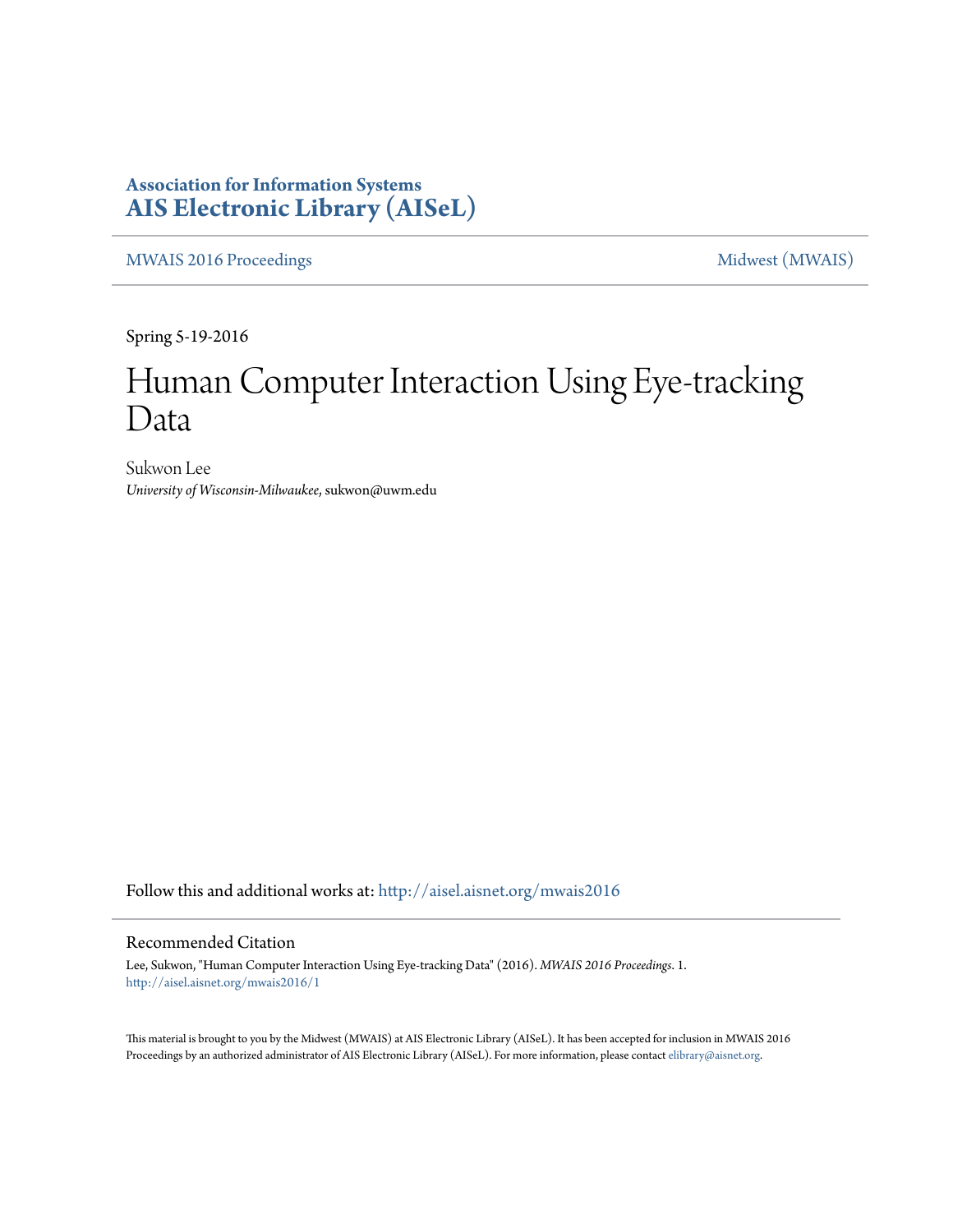## **Human Computer Interaction Using Eye-tracking Data**

#### **Sukwon Lee** University of Wisconsin-Milwaukee sukwon@uwm.edu

#### **ABSTRACT**

The eye-tracking device records users' eye movements in order to better understand users' information-seeking behavior. One of our research goals was to investigate the search behavior when participants interact with a healthrelated online database. Another research goal was to explore how participants browse for health information inquiries. The result shows that the health professional participants studied spent more time on our proposed or recommended browsers which are called help mechanism comparing to general participants.

#### **Keywords**

Information retrieval, health information, eye-tracking research.

#### **INTRODUCTION**

The eye-tracking technique was introduced to academic research a few decades ago and has re-emerged as the cost of these tools has reduced while the quality of eye-tracking devices has increased. Eye-tracking is a technique that involves recording participants' eye movements to determine the specific locations that a participant's eye studies at a given time (Poole & Ball 2006). The application of eye-tracking research methods has received a large amount of attention in recent years. Many scholars from multiple discipline, such as medicine, psychology, communication science, and computer science are adopting eye-tracking research methods (Duchowski 2007).

#### **LITERATURE REVIEW**

Eye-tracking is an emerging technique which observes subjects' eye movements. The examination of eye movements was originally invented in the psychological field. Nowadays eye-tracking technique is being used in various fields of studies: psychology, cognitive science, information science, computer science and so on for reasoning decision-making processes (Rayner 2009). Since eye-tracking got more and more researchers' attentions so that a growing number of studies have conducted with eye trackers—the main devices of eye-tracking technique—were improved from a single device to a complex system. Recently, scholars in computer science conducted a study of Java programmers and source code summarization methods using eye-tracking techniques so that they tried to develop a decent summarization tool (Rodeghero et al. 2015).

Most eye-tracking research uses scan-path data as a basic analysis. A classic application of this technology found that subjects tend to fixate on identifiable regions of interest; the study revealed that scan-path showed the order of eye movements over these regions varies (Noton & Stark 1971). Scan-path might reveal the order or sequence of the fixations, and help to depict the experience of users while they are engaging with Web pages or search engine results pages. By analyzing scan-path of users' eye movement, researchers not only acknowledge where the users paid attention, but also the pattern and changes over time during the task.

In addition, the eye-tracking method provides data regarding dwelling time on the specific part of an interface that is called Area of Interests (AOIs). Most dwelling time is associated with fixations which mean that a user's eye movements were stable. If a user stays long in a particular area, there is definitely an interaction between the user and the interface. It is possible that dwelling time on a document indicates the document's usefulness (Kelly & Cool 2002). Task difficulty and domain knowledge can impact how long users spend time on search result pages (Liu et al. 2011).

In the Library and Information Science field, the eye-tracking technique allows researchers to perform a usability test in order to better understand users' information-seeking behaviors. There was a study on users' basic eye movements and studied sequence patterns throughout 10 different search tasks performed on Google (Granka et al. 2004).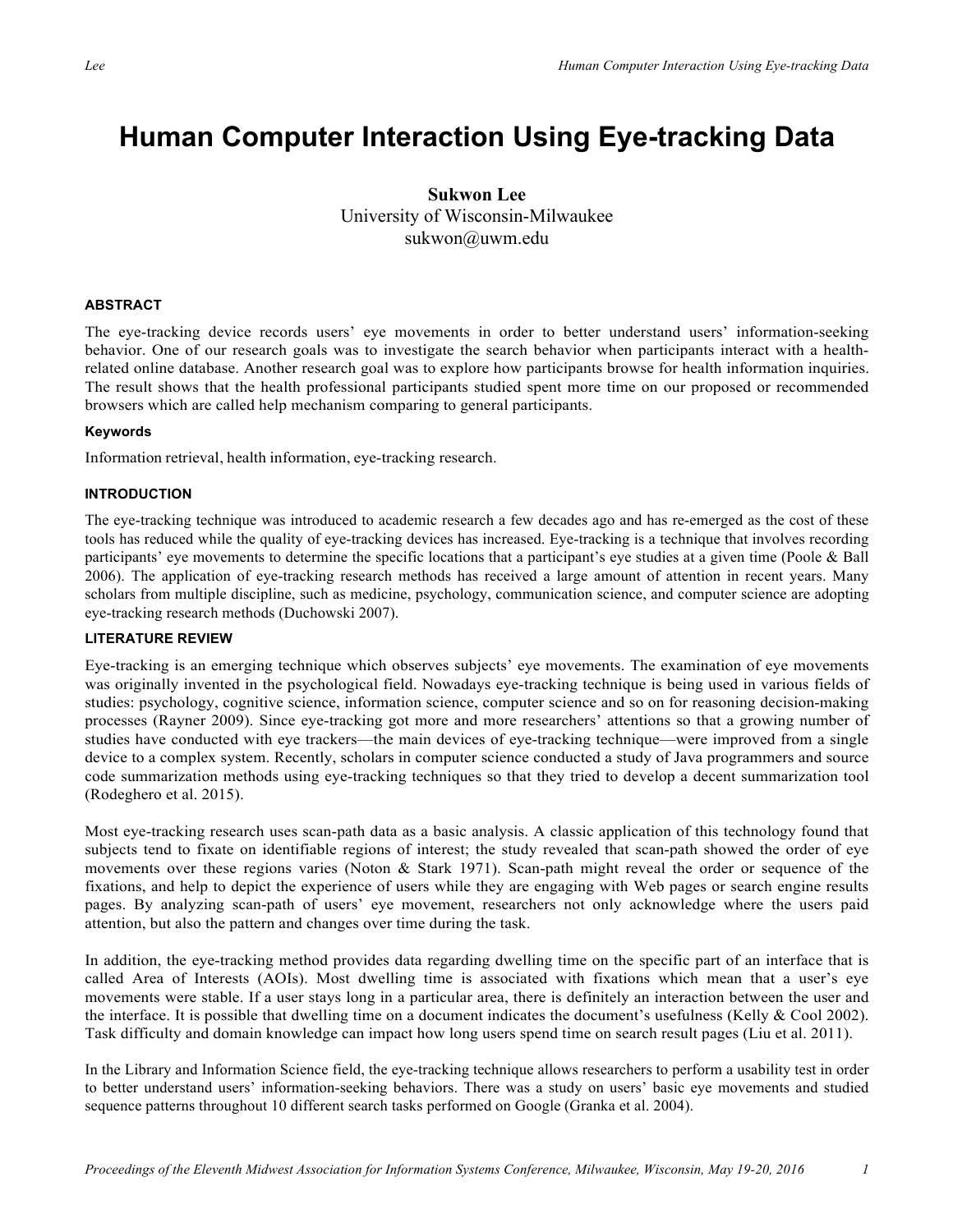#### **RESEARCH PURPOSE**

The aim of this paper is to understand users' relevance judgment on Information Retrieval (IR) systems based on the eye-tracking method. The central research question has two components. First, how users' eye-tracking data are associated with their determination of relevance of portions of the content displayed. Next, what are the relationships between eye-tracking data and cognitive loads during the search tasks? One of our research goals is to investigate users' search behavior when they are interacting with the health-related online database. We also want to examine how a user interacts with help mechanisms such as the help browser or the visualized MeSH (Medical Subject Heading) browser.

#### **METHODOLOGY**

#### **Data collection**

Firstly, we developed a new health information retrieval interface design based on TF (term frequency) – iDF (inverse document frequency) algorithm and additional features such as visualization technique. In order to use the eyetracking device, we set three different Area of Interests (AOIs); first, search browser and corresponding results as search AOI, help mechanism browser including both MeSH browser and visualized MeSH browser as help AOI, and finally a hierarchical structure of related terms named as tree AOI.

#### **Data analysis**

We analyzed eye-tracking data based on several eye metrics, for instance, dwelling time, fixation count, first fixation time, pupil size and so on. One explanation for the reason why saccadic metrics were not used is that the interpretation of the saccadic variables is still controversial. This controversy might have arisen because most researchers in eye-tracking studies have used primarily fixation data. Dwelling time on a document, or the amount of time the eyes rest in a given place, indicates the document's usefulness (Kelly & Cool 2002). After finishing recording users' eye movements during the search tasks, we analyzed the eye-tracking data based on several eye metrics.

#### **RESULT**

Based on the statistic testing, the preliminary results showed that there are differences between the two groups of participants in terms of users' eye movements based on the eye metrics in terms of total fixation time and total fixation count. For the second research question, there is no significant difference between the two groups of participants in terms of users' eye movements based on the scan-path analysis. Surprisingly, the general participants spent more time on the help mechanism which might represent their curiosity about health-related inquiries.

| Trial | AOIs   | Dwelling Time (ms) |
|-------|--------|--------------------|
| 33    | Search | 8593.1             |
|       | Help   | 242                |
|       | Tree   | 1001.2             |
|       | White  | 183.4              |
|       | Total  | 10019.7            |
| 36    | Search | 307037.8           |
|       | Help   | 1251.3             |
|       | Tree   | 1952.3             |
|       | White  | 26473.5            |
|       | Total  | 336714.9           |

**Table 1. Dwelling Time on AOIs** 

Dwelling time data of one participant who was a nurse are represented as a table above. During the 4 search tasks, she spent little time both on help and tree AOIs, for example, she spent about one second in Tree AOI at trial 33, though she spent